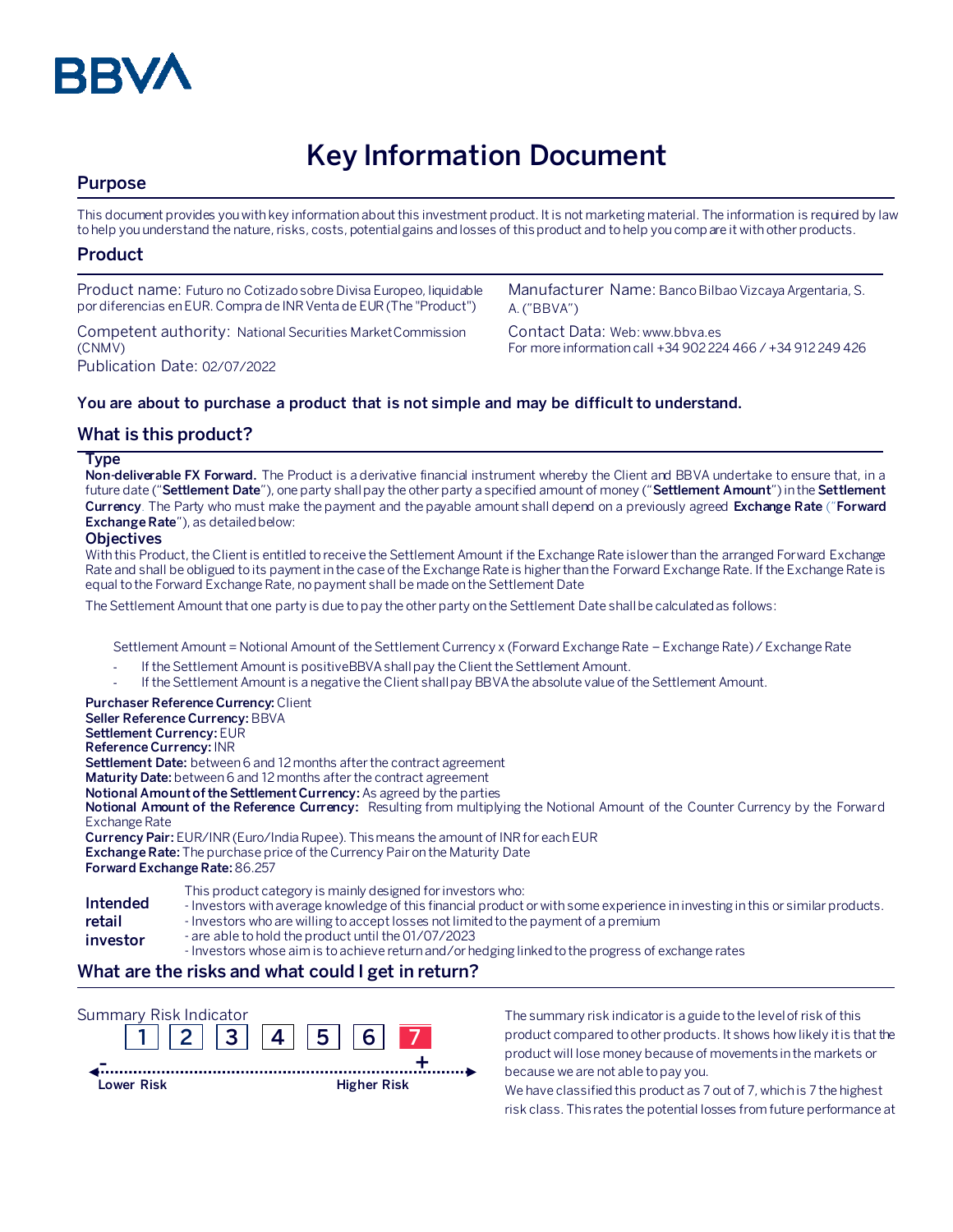**The risk indicator assumes you keep the product for 1 year;**

**until the date 1 July 2023. The actual risk can vary significantly if you cash in at an early stage and you may incurr in significant losses. You may not be able to cash in early. You may have to pay a significant extra cost to cash in early.**

a very high level, and poor market conditions are very unlikely to impact our capacity to pay you.

In some circumstances you may be required to make payments to pay for losses. The total loss you may incur may be significant. This product does not include any protection from future market performance so you could lose incur significant losses If (we) (are) not able to pay you what is owed, you could incur significant losses.

# Performance Scenarios

Market developments in the future cannot be accurately predicted. The scenarios shown are only an indication of some of the p ossible outcomes based on recent returns. Actual returns could be lower.

| Nominal Amount EUR 10,000 |                                            |                       |  |  |
|---------------------------|--------------------------------------------|-----------------------|--|--|
| <b>Scenarios</b>          |                                            | 1 year final maturity |  |  |
| Stress scenario           | What you might get back or pay after costs | EUR-2.363             |  |  |
|                           | Loss over nominal amount each year         | $-23.63\%$            |  |  |
| Unfavourable<br>scenario  | What you might get back or pay after costs | EUR-535               |  |  |
|                           | Loss over nominal amount each year         | $-5.35\%$             |  |  |
| Moderate<br>scenario      | What you might get back or pay after costs | <b>EUR 355</b>        |  |  |
|                           | Loss over nominal amount each year         | 3.55%                 |  |  |
| Favourable<br>scenario    | What you might get back or pay after costs | EUR1.285              |  |  |
|                           | Loss over nominal amount each year         | 12.85%                |  |  |

This table shows the money you could get back or pay over the next 1 year, under different scenarios, assuming a Nominal Value of EUR 10,000.The scenarios shown illustrate how your Nominal Amount could perform. You can compare them with the scenarios of other products.The scenarios presented are an estimate of future performance based on evidence from the past on how the value of this investment Nominal Amount varies, and are not an exact indicator. What you get will vary depending on how the market performs and how long you keep the Nominal Amount/product.

The stress scenario shows what you might get back or pay in extreme market circumstances, and it does not take into account the situation where we are not able to pay you. The figures shown include all the costs of the product itself, and includes the costs of your advisor or distributor. The figures do not take into account your personal tax situation, which may also affect how much you get back.

# **What happens if BBVA is unable to pay out?**

The customer would suffer a financial loss. In addition, this product is not covered by the Deposit Guarantee Fund for Financial Institutions or any other guarantee system or guarantor.

In the event of the resolution of BBVA (the process that would apply if BBVA were unviable or if it were foreseeable that it would become unviable in the near future and for reasons of public interest and financial stability it is necessary to avoid it going bankrupt), this product could be converted into shares or the payment obligations undertaken by BBVA to the customer could be reduced and the customer could therefore suffer losses.

# **What are the costs?**

The Reduction in Yield (RIY) shows what impact the total costs you pay will have on the performance of the product. The total costs take into account one-off, ongoing and incidental costs

The amounts shown here are the cumulative costs of the product itself, for three different holding periods. They include potential early exit penalties. The figures assume a Nominal Value of 10,000 EUR. he figures are estimates and may change in the future.

#### **Costs Over Time**

| Nominal Amount EUR 10,000       |                                                                    |  |
|---------------------------------|--------------------------------------------------------------------|--|
| Scenarios                       | If you cash in at the end of the recommended holding period 1 year |  |
| Total costs                     | EUR 67.75                                                          |  |
| Impact on return (RIY) per year | 0.68%                                                              |  |

Composition of costs

The table below shows:

- the impact each year of the different types of costs on the performance of the product at the end of the recommended holding period;
- the meaning of the different cost categories.